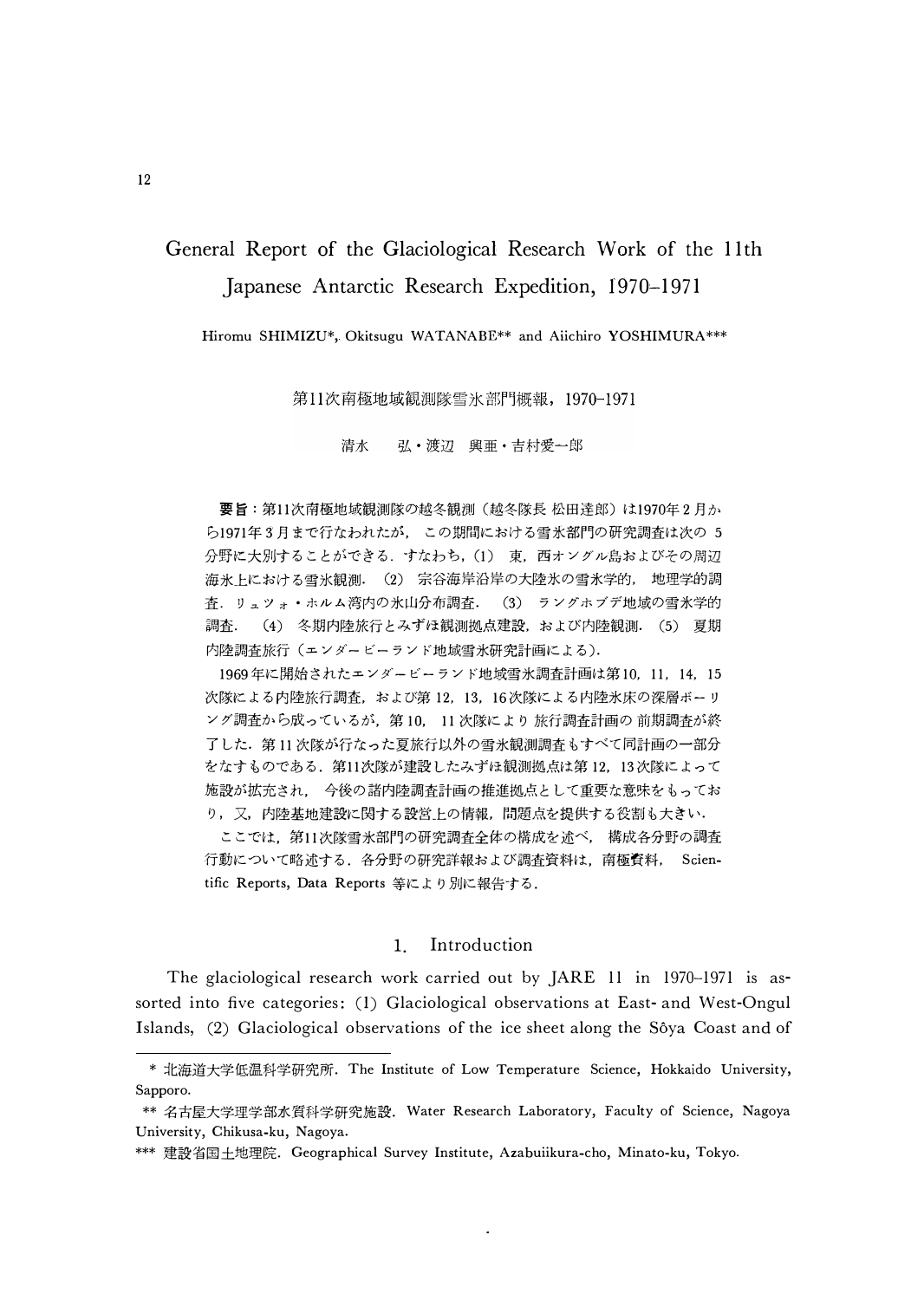icebergs in Lutzow-Holm Bay, (3) Glaciological research work in the Langhovde area,  $(4)$  Inland travel in winter and establishment of the Mizuho Camp, and  $(5)$ Inland oversnow traverse in summer (Glaciological Research Programme in the Mizuho Plateau-West Enderby Land\*).

Research work (1) comprises several routine work of glaciology. Although (2) and (3) are proper projects themselves, both play important roles in the Glaciological Research Programme in the Mizuho Plateau-West Enderby Land, and can be considered as a part of the Programme. Winter travel (4) was conducted to establish the Mizuho Camp, an inland camp for scientific research work. Observations of glaciology, meteorology, gravity, geomagnetism, and physiology were carried out here for half a month. The Mizuho Camp contributes greatly to accomplish the Glaciological Research Programme in the Mizuho Plateau-West Enderby Land: the oversnow traverse project by JARE 10, 11, 14 and 15, and a pilot study of deep core of the ice sheet, by means of drilling and analyses, by JARE 12, 13 and 16. Summer traverse (5) was conducted to bring the observations and surveys of the 1st observational period of the Glaciological Research Programme in the Mizuho Plateau-West Enderby Land to completion.

This paper is to outline the glaciological research work of JARE 11. The individual research work and observation results are to be reported in detail separately in other papers: the Antarctic Record, the Data Reports, the Scientific Reports of the Japanese Antarctic Research Expedition, and/or other publications.

# 2. Glaciological Research Work by JARE 11

2. 1. Glaciological observations carried out as routine work at East- and West-Ongul Islands and in the vicinity are shown in Table 1.

2.2. Glaciological observations carried out along the Sôya Coast and in the area of Lutzow-Holm Bay were as follows (Fig. 1):

i) Annual movement of the Skallen Glacier during the period of February 6, 1969-February 6, 1970 was surveyed in co-operation with JARE 10 (AGETA & NARUSE, 1971). (Movement of glaciers and the coastal ice sheet in the Langhovde area and in the vicinity were also measured in elaborate ways. These are described in the following part, as they constitute a proper research programme.)

ii) Geographic features of the coastal ice sheet in the area from Langhovde down to the Shirase Glacier were observed by a spring journey on the sea ice, from

<sup>\*</sup> This is a 6-year research programme from 1969 to 1975 to study glaciological problems in the Mizuho Plateau-West Enderby Land area. JARE Data Reports No. 17 (Glaciology), 1972, describes the Programme in more detail.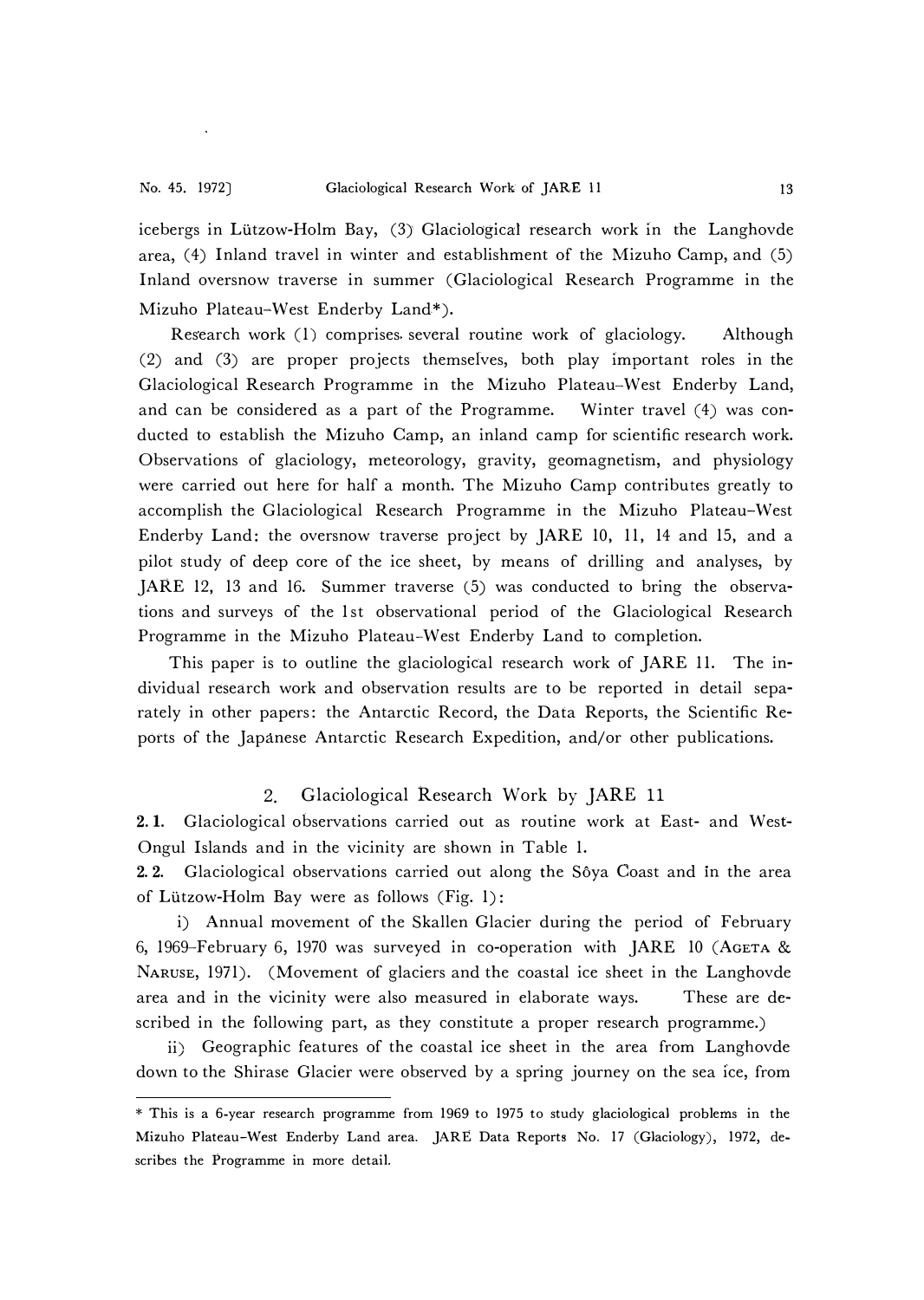|               | Observation                                                                                 | Location                                       | Period                                   |
|---------------|---------------------------------------------------------------------------------------------|------------------------------------------------|------------------------------------------|
| i)            | Monthly accumulation and ablation<br>of snow $*$                                            | On the sea ice, NE of<br>the East Ongul Island | April $6-$<br>December 31, 1970          |
| $\mathbf{ii}$ | Radiation and daily ablation of<br>$snow*$                                                  | East Ongul Island                              | October 15, $1970 -$<br>January 15, 1971 |
|               | iii) Distribution of drifted snow in rela-<br>tion to the station buildings                 | Syowa Station area                             | $March -$<br>October, 1970               |
|               | iv) Glaciological observations of firn and<br>ice mass; glacio-geological observa-<br>tions | West Ongul Island                              | April, 1970 &<br>February, 1971          |
| V)            | Observation of permafrost                                                                   | East Ongul Island                              | February, $1970 \&$<br>February, 1971    |

*Table 1. Glaciological routine work in the area of East- and West-Ongul Islands by ]ARE 11, 1970-1971.* 

\* (ONO *et al.,* 1971)





September 25 to October 2, 1970. A glaciogeological survey of Padda Island was also carried out on the route.

iii) Distribution of icebergs in Lützow-Holm Bay and that of crevasse fields on the coastal ice sheet were observed from a helicopter by aero-photography based on a simplified trimetrogon system on February 16, 1970. The flight of the helicopter covered the area from the Tensoku Rock down to the Shirase Glacier with an approximate width of 40 km along the Sôya Coast.

2. 3. Glaciological research work of the Langhovde area consists of the following 3 sections (Fig. 2):

i) A series of glaciological studies on Glacier A (tentative name), Langhovde, were carried out in February and September, 1970, and March, 1971. Movement of the glacier, accumulation and ablation of snow on the glacier during the winter and the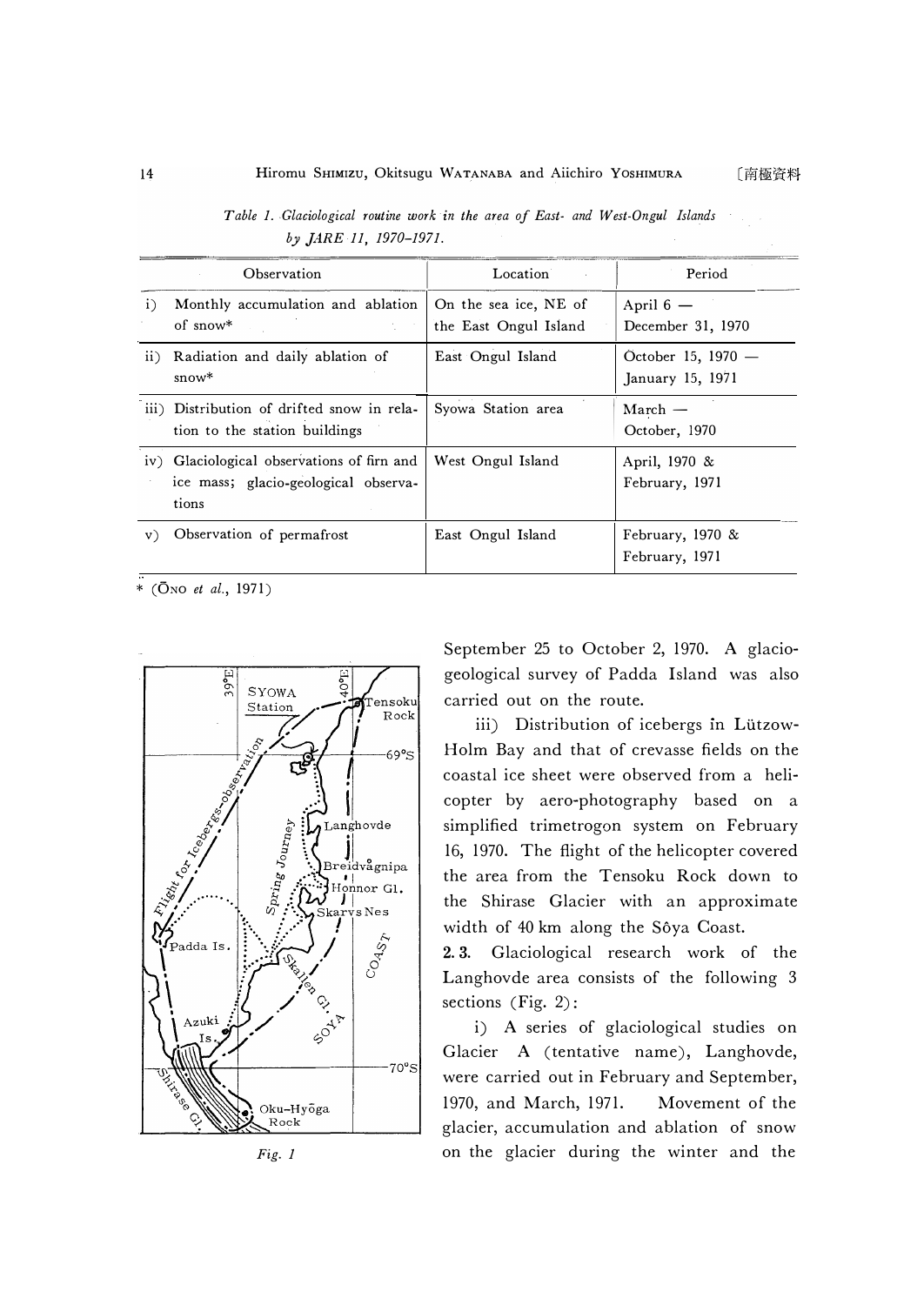summer season were measured with 19 bamboo poles, set up on 3 rows, A, B and C, and 2 strain grids (lower map of Fig. 2). Structural-glaciological studies of the glacier were made by means of the surface observations and the analyses of ice core samples.



ii) Movement of the Langhovde Glacier during the period of September, 1970- March, 1971, was measured with 7 bamboo poles set up on a line traversing the glacier, line L in Fig. 2.

iii) Movement of the coastal ice sheet during the summer season, September, 1970 - January, 1971, was measured with 18 bamboo poles, along line G in Fig. 2. The position of each pole was precisely determined by a closed traverse survey, approximately 60 km in total length, from triangulation point No. 5 of East Ongul Island to triangulation point R(5) of Langhovde.

All these studies are to be continued by JARE 12 and 13.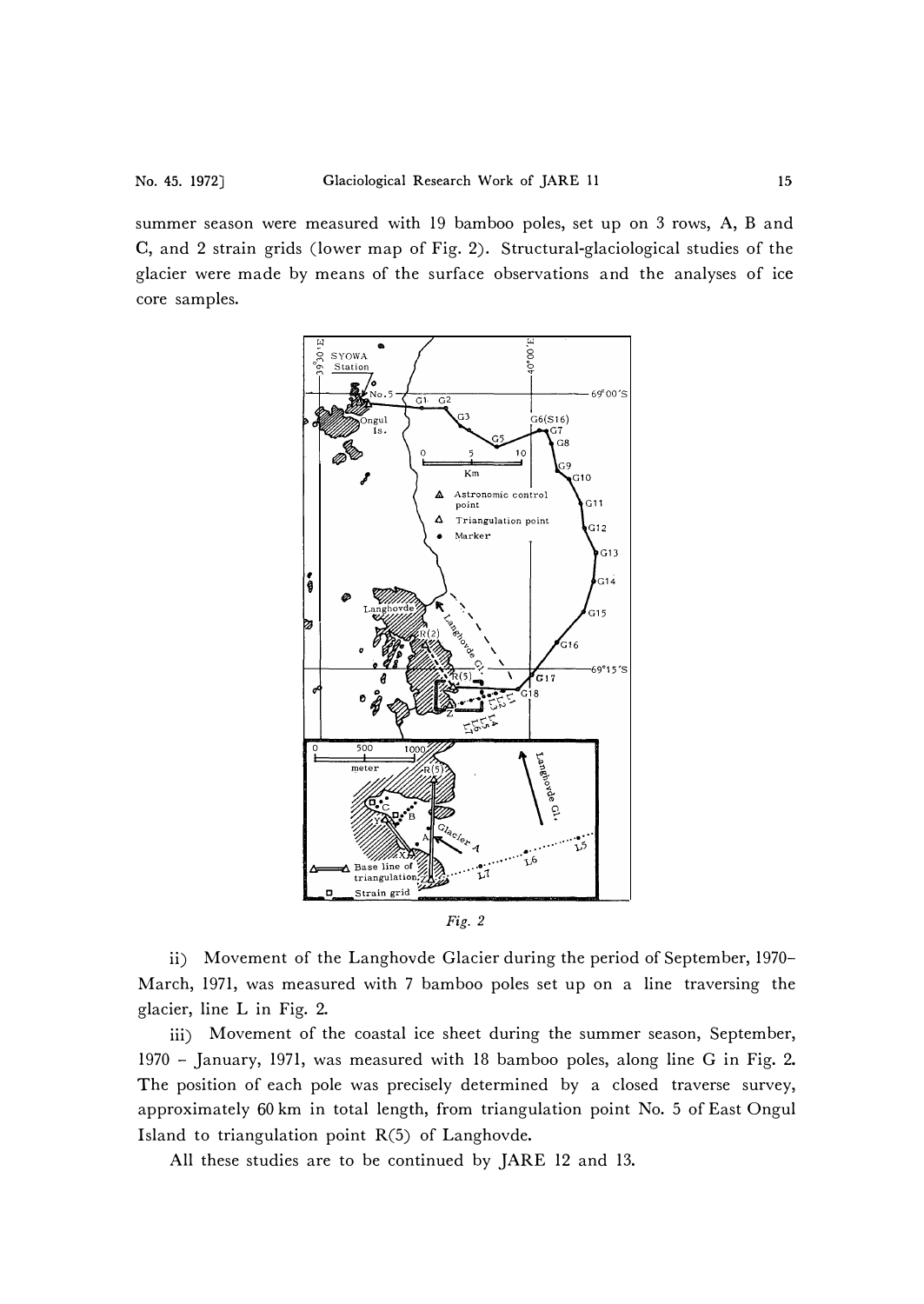2.4. An inland travel and the establishment of an inland camp for scientific research work were carried out in the winter season, from June 23 to August 7, 1970, totaling 46 days, by an 11-man team with 4 snow-vehicles. The travel was made from Syowa Station inland via S 16, S 70 and S 122, then to the Mizuho Camp site shown in Fig. 3. They were able to penetrate approximately 350km inland by 22 days, but not farther because of bad weather and low temperature, the lowest temperature recorded being  $-57^{\circ}$  C. The Mizuho Camp was established at the end point of the travel (70°42.1'S, 44°17.5'E, and 2169 m above sea level by barometric altimetry). The annual mean air temperature at the camp site was presumed  $-35.5$ °C from the snow temperature at 20 m below the surface.

Observations of the following subjects were carried out at the camp during the 17-day stay, and/or on the route of the travel:

i) Glaciology

Stratigraphy of the surface snow cover by means of a 4 m deep pit and a 20m long boring core.





Barometric altimetry and observations of surface features of the snow cover for zoning study of the ice sheet along the route.

Establishment of a snow accumulation area and a surface snow feature observation area.

Estimation of the annual mean air temperature at the camp site from snow temperature at 20m below the surface.

ii) Meteorology

Daily routine observations of surface weather.

Installation of an automatic weather recorder (air temperature, atmospheric pressure, and speed and direction of wind: all data in 3 month continuous recording). (0No *et al.,* 1971)

iii) Construction Engineering

Mechanical properties of the surface snow cover; subsiding of the hut into the snow cover.

iv) Geography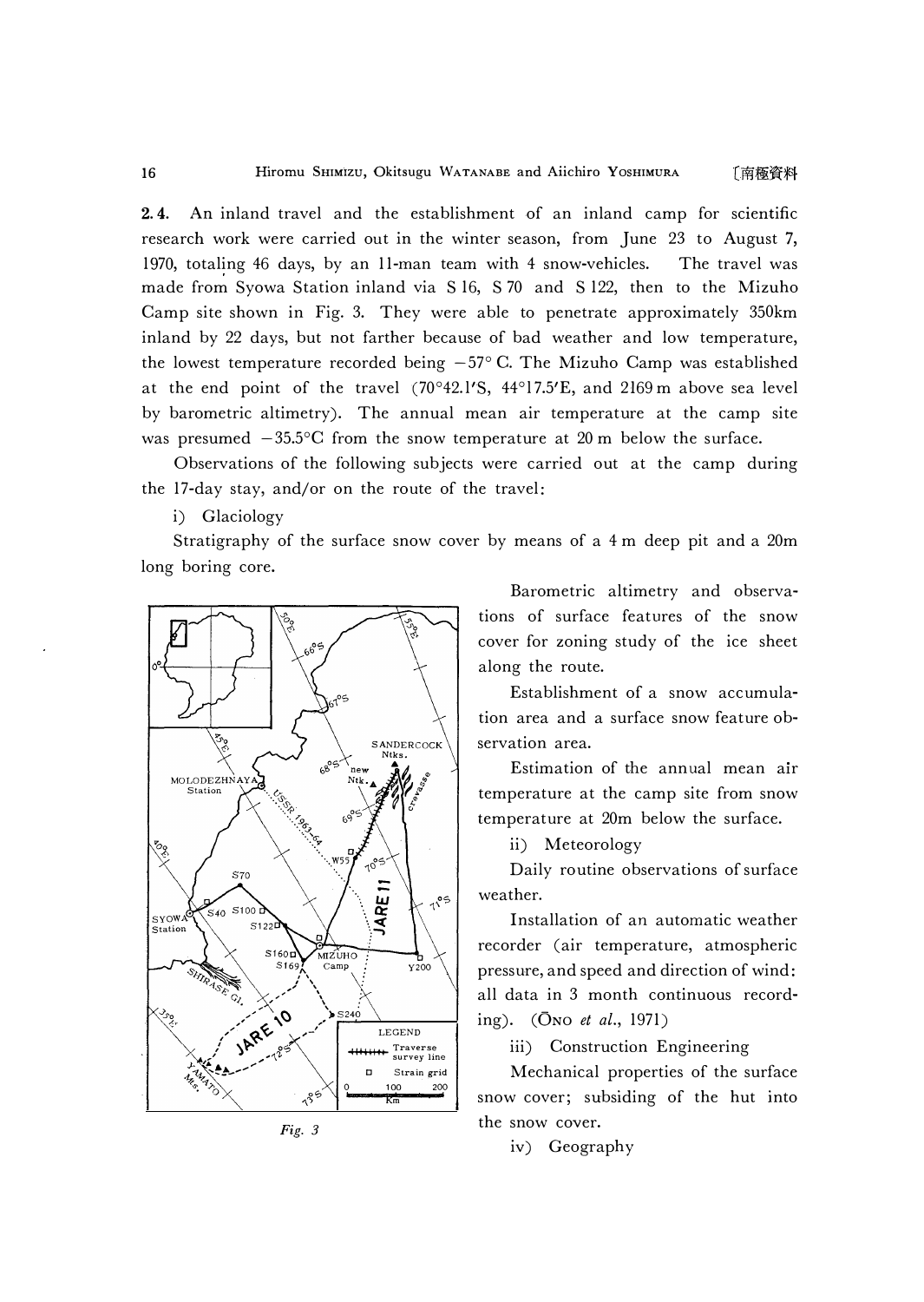Mapping of the ice sheet surface of the Mizuho Camp area.

v) Geomagnetism

Measurements of declination, inclination and total force of geomagnetic field at the Mizuho Camp.

Simultaneous observations of geomagnetic field pulsation at the Mizuho Camp .and Syowa Station to study correlations between them. (Both sites are located approximately on the same geomagnetic meridian.)

vi) Gravity

Gravimetry at the Mizuho Camp area.

vii) Aurora

Photographic observations of auroras.

viii) Radio communication

Conditions of radio communication with Syowa Station.

ix) Physiology

Effects of altitude and coldness on human physiology.

x) Logistic problems

Maintainance and performance of snow-vehicles under extremely cold conditions.

General problems of logistics for a winter travel; those of facilities for an mland station.

The camp facilities will be extended by JARE 12 and 13 for deep core drilling to be executed by JARE 12, 13 and 16, and for other inland research work.

2. 5. An 81-day oversnow traverse was conducted from November 3, 1970, to January 22, 1971, by an 8-man team with 4 snow-vehicles to bring to completion the basic observations and surveys of the 1st observational period of the Glaciological Research Programme in the Mizuho Plateau-West Enderby Land.

The traverse covered approximately 1650 km: Syowa Station  $-$  S 122 - Mizuho Camp - Y 200 - Sandercock Nunataks - Mizuho Camp - S 169 - Syowa Station, as shown in Fig. 3.

As the scheduled work of JARE 11 for the Programme, the following subjects were studied or prepared to be studied by *]ARE* 15:

i) Shape and amount of the ice sheet: surface topography and thickness of the ice sheet by means of barometric altimetry, radio echo sounding and seismic sounding. Bed rock topography was estimated from these data.

ii) Physical and chemical properties of the surface snow cover of the ice sheet: by surface observations, pit work, core analyses, and micro chemical analyses in a laboratory.

iii) Annual accumulation of snow: by snow stake measurements, stratigraphic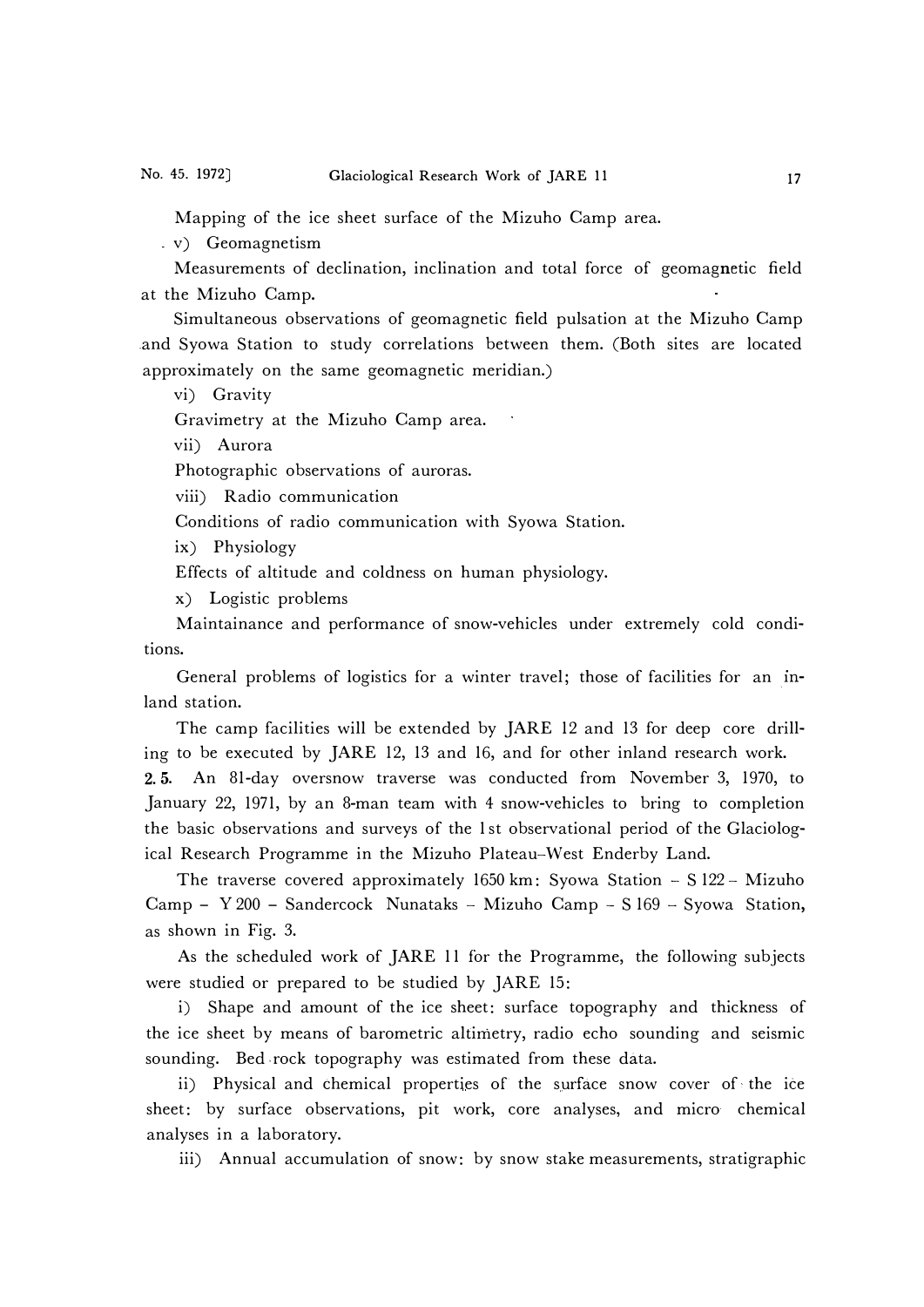observations and 180/<sup>16</sup>0 analyses.

iv) Surface movement and deformation of the ice sheet: with 7 strain grids, and a 200 km long traverse survey line: namely, a line connecting each marker determined by traverse survey, from the Sandercock Nunataks to station W55, as shown in Fig. 3.

v) Meteorological conditions in this area: by daily routine observations of surface weather on the route of the traverse and by the automatic weather recorder at the Mizuho Camp (ONO *et al.,* 1971). Annual mean air temperature estimated from snow temperature at 10 m below the surface, direction of prevailing wind presumed from snow surface features, sastrugis and dunes.

vi) Geophysical parameters: gravity value and declination, inclination and total force of a geomagnetic field.

vii) Geographical and geological surveys of the Sandercock Nunataks area.

viii) A nunatak was newly found at 68 **°** 42'S, 50**°** 36'E on December 19, 1970.

In 1969 -1970, the same kind of work was carried out by *]ARE* 10 in the Mizuho Plateau area, as shown in Fig. 3 (AGETA, 1971; AGETA & NARUSE, 1971; ANDO, 1971; KusUNOKI, 1971; ONo *et al.,* 1971).

Basic observations and surveys of the 1 st observational period of the Glaciological Research Programme in the Mizuho Plateau- West Enderby Land were completed by JARE 10 and 11.

# 3. Concluding Remarks

The glaciological research work carried out by JARE 11 in 1970-1971 was synoptically reported. An oversnow traverse in the West Enderby Land area in summer and most of other research work were conducted for the Glaciological Research Programme in the Mizuho Plateau-West Enderby Land. The basic work of the Programme was completed by JARE 10 and 11. Resurveys and complementary observations are to be undertaken by JARE 14 and 15 in 1973 - 1975, and a pilot study of deep cores of the ice sheet to be undertaken by JARE 12, 13 and 16, in 1971 -1973 and 1975 - 1976, to bring the Programme to perfection.

### **Acknowledgements**

We are indebted to the members of the research work parties for their energetic assistance in pursuing observations and surveys in the field, and to Dr. T. MATSUDA, leader of JARE 11, and all the member of the wintering party of JARE 11 for their sincere support to the research work.